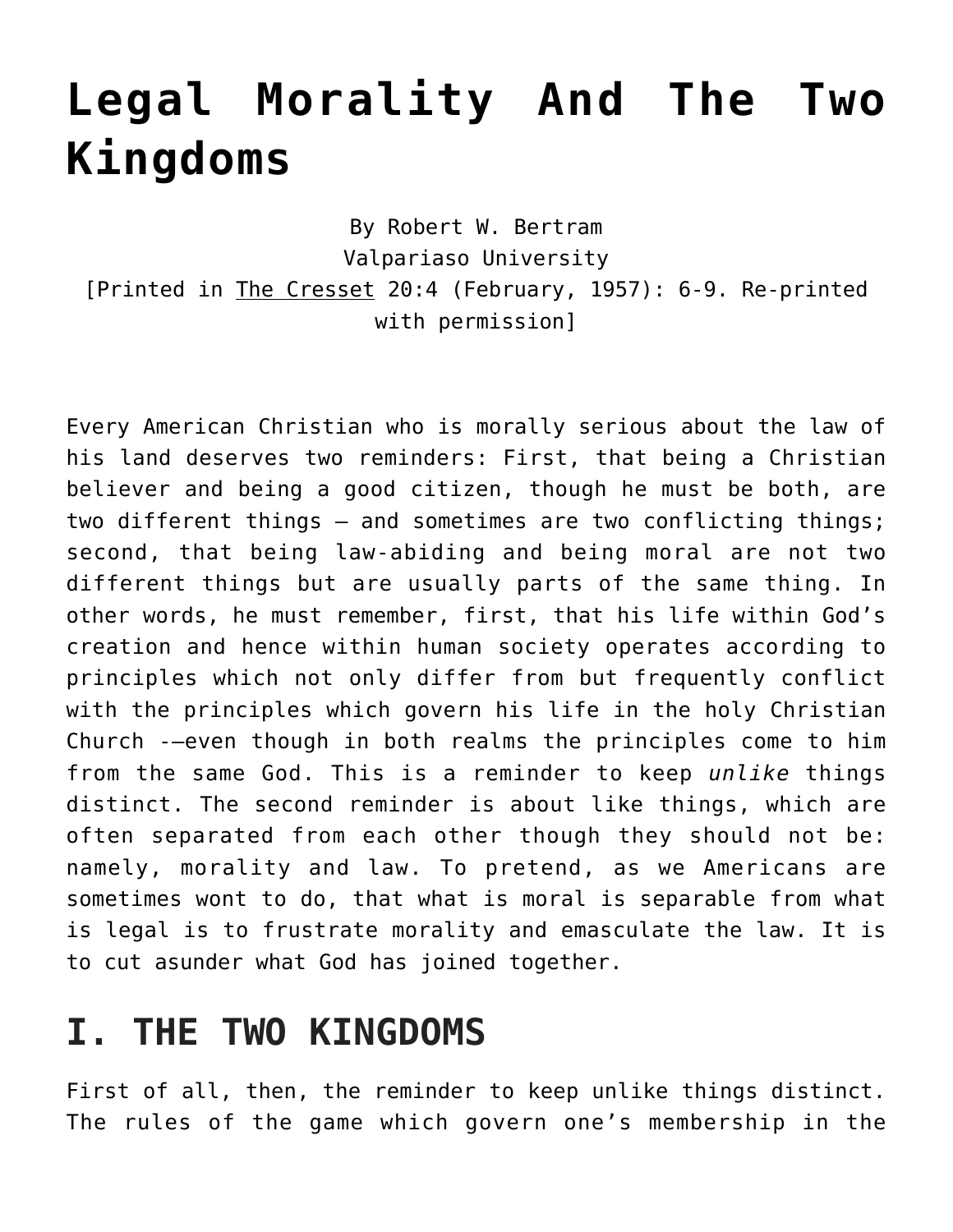communion of saints are not the rules of the game which govern one's membership in the human race. It would be as incongruous to settle international disputes through the sacrificial crucifixion of a prime minister as it would have been incongruous to conciliate God and man with diplomacy or with deadly weapons. You could not conduct a successful business by selling all that you have and giving to the poor or by advising your disgruntled employees to consider the lilies of the field, anymore than you could secure the gifts of the Spirit through shrewd financial investment or collective bargaining.

It would be preposterous, would it not, to base the spiritual fellowship of Christians upon their sexual attraction to each other or their common ancestry or the fact that they inhabit the same country and speak the same mother-tongue and share the same national pride? It would be equally preposterous to base marriages and families and nationalities upon a Gospel which, like that of the Christians, makes no distinction between male and female, Jew and Greek. A university which prepared its students for graduation by washing them baptismally and feeding them sacramentally would be as unthinkable as a kingdom of heaven which had to depend on a grading system, scientific method, artistic taste, and an honor code. What sort of government would it be which proclaimed that its kingdom is not of this world and always kept its sword in its sheath and based its judicial system on the forgiveness of sins and the love of one's enemies? It would be as misguided as a communion of saints which had to rely for its saintliness on law enforcement or a two-party system. Our theological forefathers knew what they were doing when they distinguished between an order of grace and an order of creation, a kingdom of the right hand and a kingdom of the left.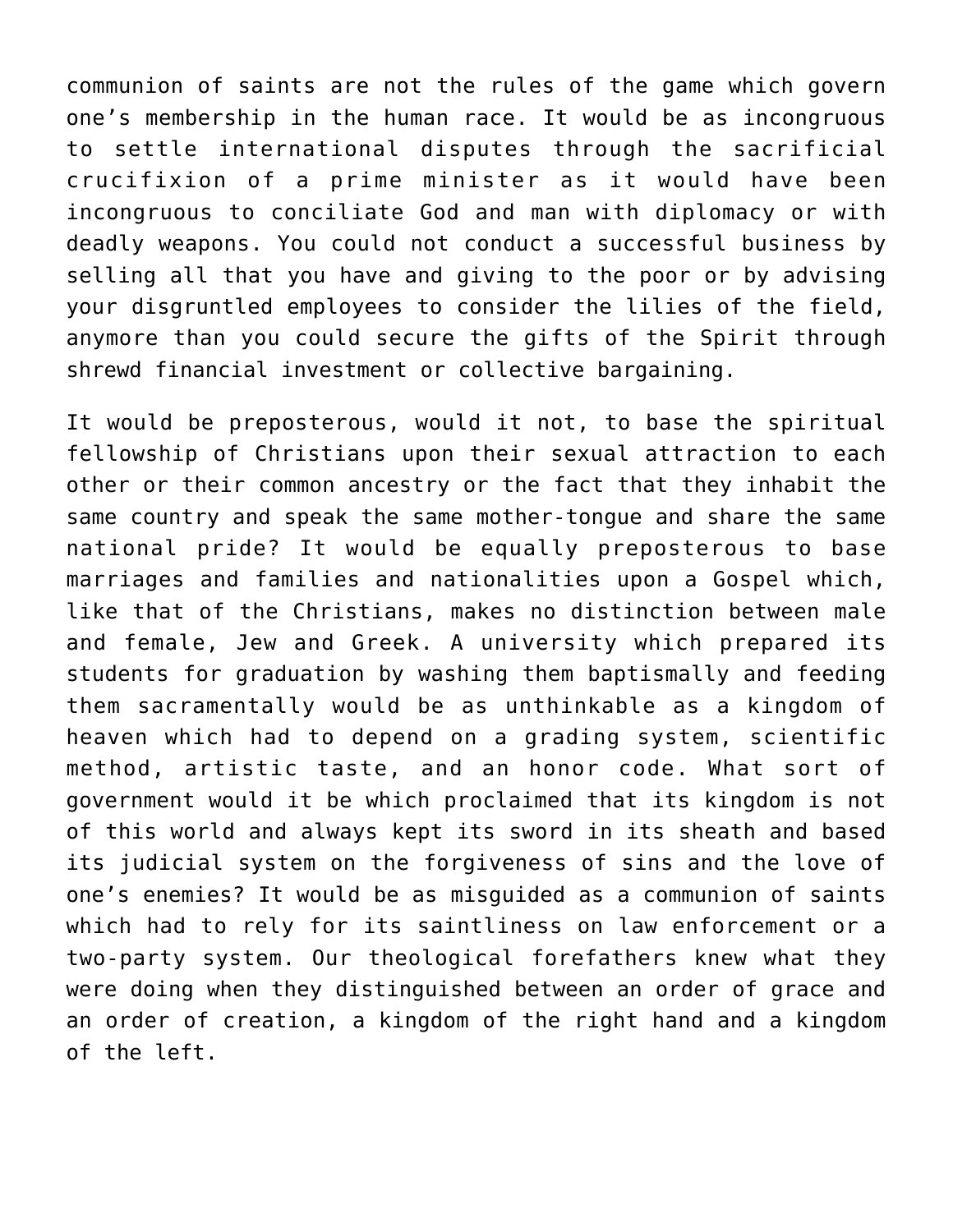## **SAINT PAUL**

The oppositions between these two orders, as Werner Elert has shown, is abundantly illustrated in the New Testament. It is Saint Paul's one and the same Epistle to the Romans which insists on the one hand that Christians are not to seek revenge but rather are to love their enemies and, on the other hand and almost in the same breath, insist just as emphatically that the state does have the right of revenge and the duty to wield the sword (Romans 12:14, 19 f; 13:4). This antithesis is especially delicate if the judge who has to give the orders to wield the sword happens also to be a Christian: nevertheless, he has to give the orders. There is the case of the Nebraska judge who in the morning granted a divorce to a husband and wife and in the evening, at a congregational meeting, had to condemn their divorce and, exercising the office of the keys, had to vote to bar them from the Lord's Supper. The same Paul who wrote the Epistle to the Romans writes in another letter (Galatians 3:28) that there is no longer any distinction between the sexes and yet, in still other letters, movingly advances the cause of conjugal love (Ephesians 5:25ff.) and in good conscience justifies its physical expression (I Corinthians 7:4 ff.). Paul announces too that differences between nationalities have been abolished (Colossians 3:11), still he proudly refers to himself as an Israelite (II Corinthians 11:22). This is also the apostle who exalts the Christian's concern for the inner man (Ephesians 3:16), who praises the heavenly prize as the only one worth striving for (Philippians 3:14) – the same apostle, nevertheless, who will not let the Corinthians forget that he himself works with his hands (I Corinthians 4:12), admonishes others to do likewise (II Thessalonians 3:8 ff), and finds a common bond with those who like himself are by trade tentmakers (Acts 18:3). Christian freedom is for Paul a denial of slavery (Galatians 3:28; I Corinthians 7:22), yet he advises Christians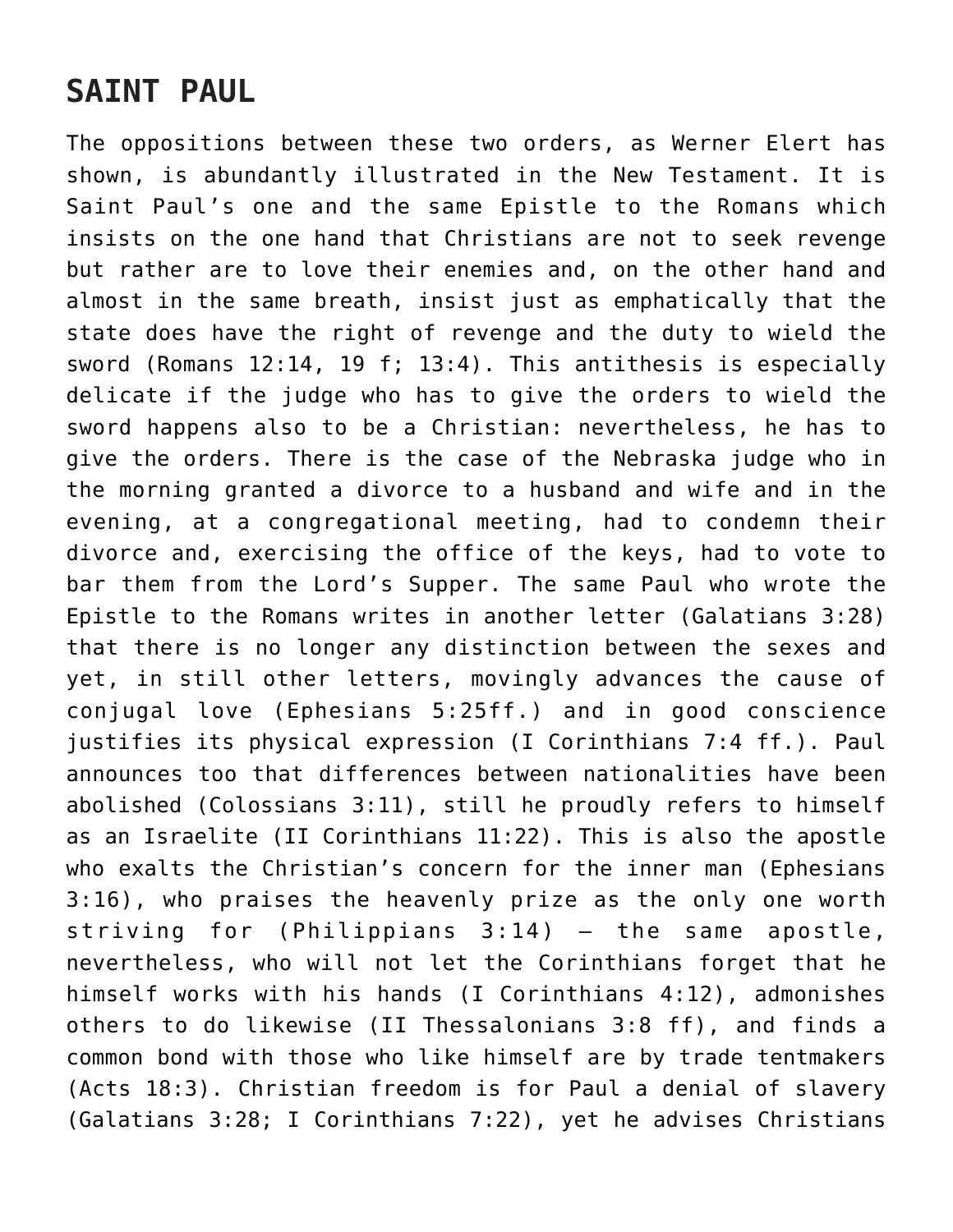who are slaves that it is their duty to continue in their slavery (Ephesians 6:5).

#### **JESUS**

Not only in the epistles of Paul but also in the gospels, in the life and teaching of our Lord, do we find dramatic evidence of this opposition between the two realms. Think, for example, of the numerous secular occupations Christ mentions in His parables without His ever suggesting there is anything intrinsically wrong with these occupations – the architect (Luke 14:28), the banker (Matthew 25:14 ff.), the merchant (Matthew 13:45), the steward (Luke 16:1 ff), the householder (Matthew 20:1 ff), the farmer (Matthew 13:3 ff), the fisherman (Matthew 13:47 ff), the shepherd (Luke 11:21), the judge (Luke 18:2), the soldier (Luke 11:21), the prince (Matthew 18:23), the housewife ((Matthew 13:33) – and how He announces salvation to a revenue agent (Luke 19:9) and marvels at the faith of a centurion (Matthew 8:10) without so much as hinting that they should forsake their offices. Still, this is the same Master who requires of His followers that for Him they must give up their occupations (Luke 5:27 f.) and their civic relations (Luke 18:22). The principles by which men govern one another in state and society, He says, are to have no place in the group life of His disciples (Mark 10:42 ff), yet He commands them to support the government's tax program and to discharge their obligations to the emperor (Mark 12:17). The Master and the disciples who, as He says, are hated "because they are not of the world" (John 17:14) are nevertheless quite at home at a party which, even by our standards, must have been very worldly indeed (John 2:11 ff.). Christ warns against accumulating wealth and yet in the operations of those who do accumulate He finds a model for those who seek the Kingdom of God (Matthew 13:44 f.). He sharply scolds His hearers for being anxious about food and raiment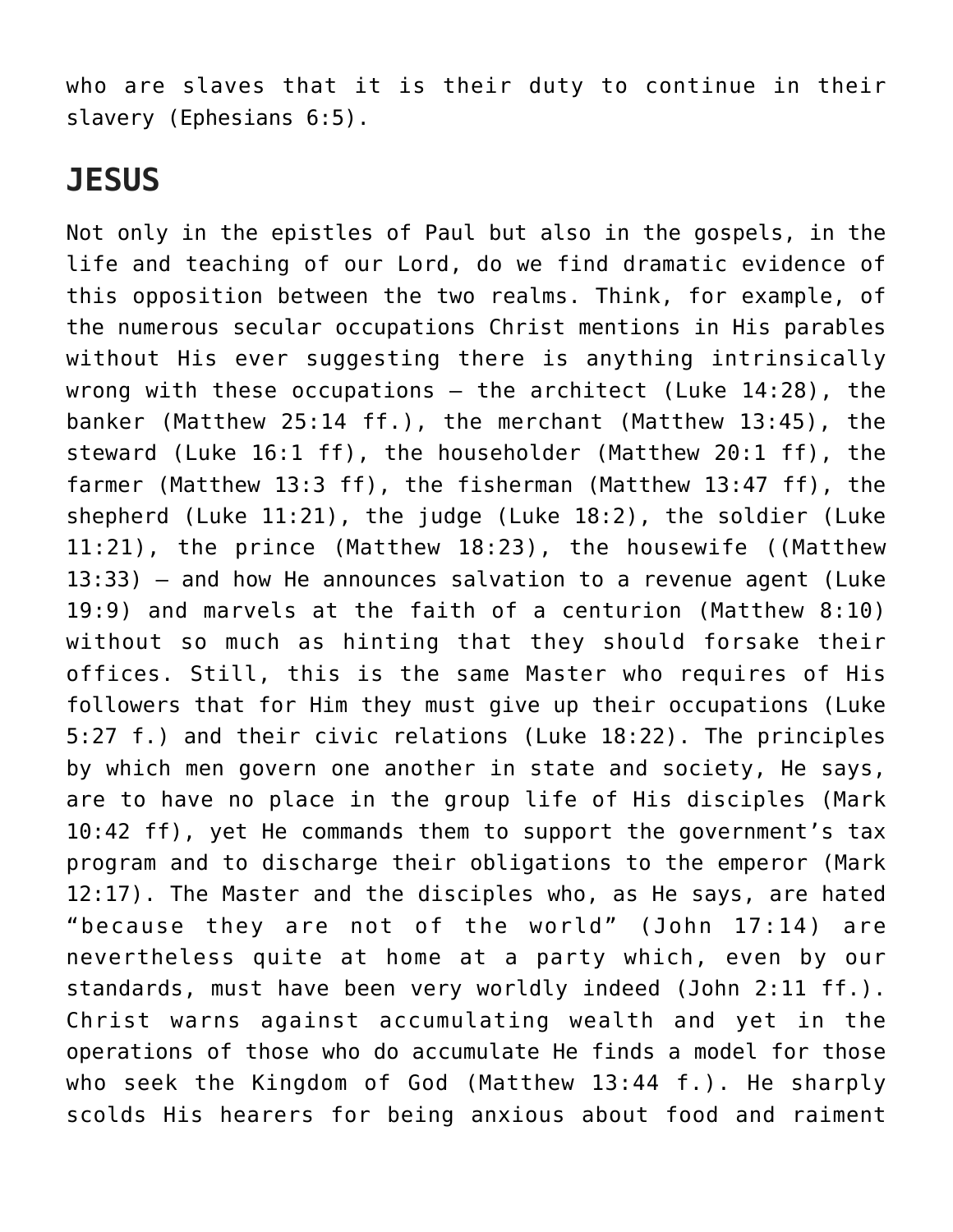(Matthew 6:25 ff.) yet eats the food which is produced and prepared by just their kind of anxiety (e.g., Luke 14:1). He criticizes Jews for saluting only fellow Jews and yet, paradoxically, His own method of shaming them is to tell them that therefore they are no better than non-Jews (Matthew 5:47), elsewhere He compares non-Jews to dogs (Matthew 15:26) and unbelievers to swine (Matthew 7:6).

#### **THE PRICE OF CONFUSION**

Any veteran Christian knows that, if distinguishing these two orders is difficult, not distinguishing them is disastrous. Just try to live in the order of grace as though it were the order of creation (and this has been tried as recently as today) – what do you get? A woefully secularized Church. And the worst thing about secularizing the Church is not that you replace her old *gemuetlich* fellowship with a now impersonal bureaucracy, nor that you recreate her churchmanship in the image of Madison Avenue and Wall Street, nor that you vulgarize her good name in the community, nor even that you render her children ethically indistinguishable from the children of the world. Worse still than these is that you burden her with a task which by itself is indeed noble and imperative but which in no case is the essential task of the Church of Jesus Christ: the task, namely, of making people decent and of making the world safe for decent people to live in. This is a task all right for school boards, for juries, for stockholders' meetings, for married couples, for union locals, for private consciences, for non-Christian and sub-Christian religions. But a Christian Church which conceives this as *her* principal task is flirting with adultery and is no linger the faithful Bride of Christ. To be sure, the Church which had no concern for decency and safety would also be no Church. More than that, she could not make herself understood, she probably could not even survive, if she could not count on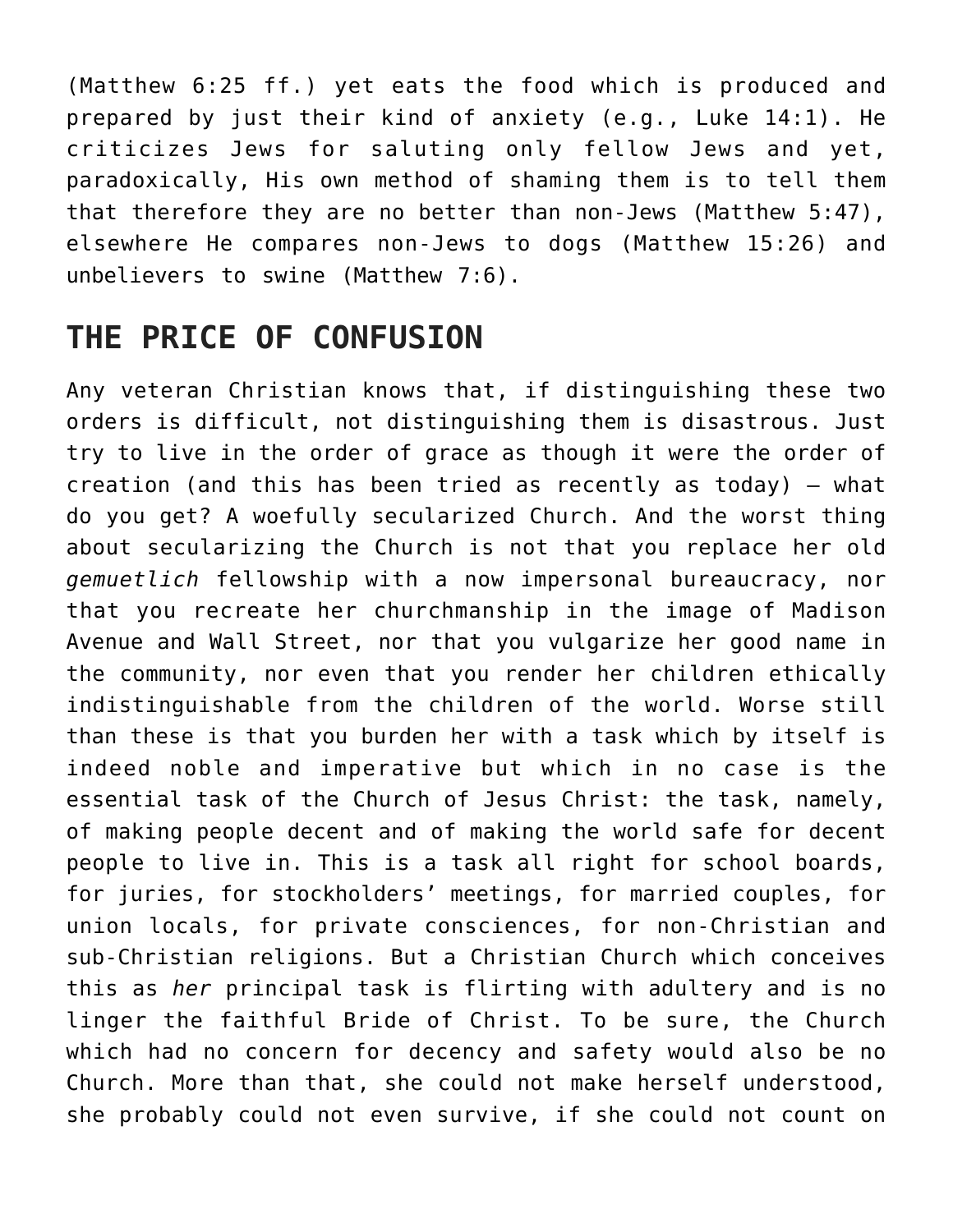some measure of that concern within the non-Christian world about her. But – and this is the whole point – this concern for human decency and safety is not what makes the Church what she essentially is.

Men lay violent hands also on the other order, the order of creation, when as religious men they look to it for redemption, which is not its responsibility, and piously mistake it for the kingdom of heaven. But it is not the kingdom of heaven, anymore than it is the kingdom of hell. That is, its business is not to save men or to damn them. It is a kingdom of productive work. As such, it is not interested in men as saints or as sinners. As good men and bad men, yes. But goodness in this case is not righteousness, it is not the measure of a man's standing in the divine favor or the divine disfavor. Human goodness in the creative order is rather a utilitarian thing. It is the measure of how faithfully a man performs in the service of the Creator. Do not misunderstand, this does not reduce goodness to a relative thing. If in his service to the Creator a man proves to be, say, dishonest, then dishonest he is and he stands condemned as for a transgression which is wrong not relatively but absolutely. Perhaps on top of this he loses his job, the esteem of his fellows, and his own self-respect. But such condemnation, though it may proceed from an absolute norm, has here a purpose which is largely pragmatic: to restore the dishonest servant to honest service, to fit him once more for the useful opportunities and joys of creation. In point of fact, he may thrive better on sympathy than condemnation. Charity is capable of both, of sternness as well as mildness, but charity is always the dear pragmatist. She has no interest in passing judgment, whether negative or affirmative simply for its own sake. She is interested in getting on with the business of creation.

But this magnificent business is spoiled when men with their misplaced religiosity distort the work at hand into a way of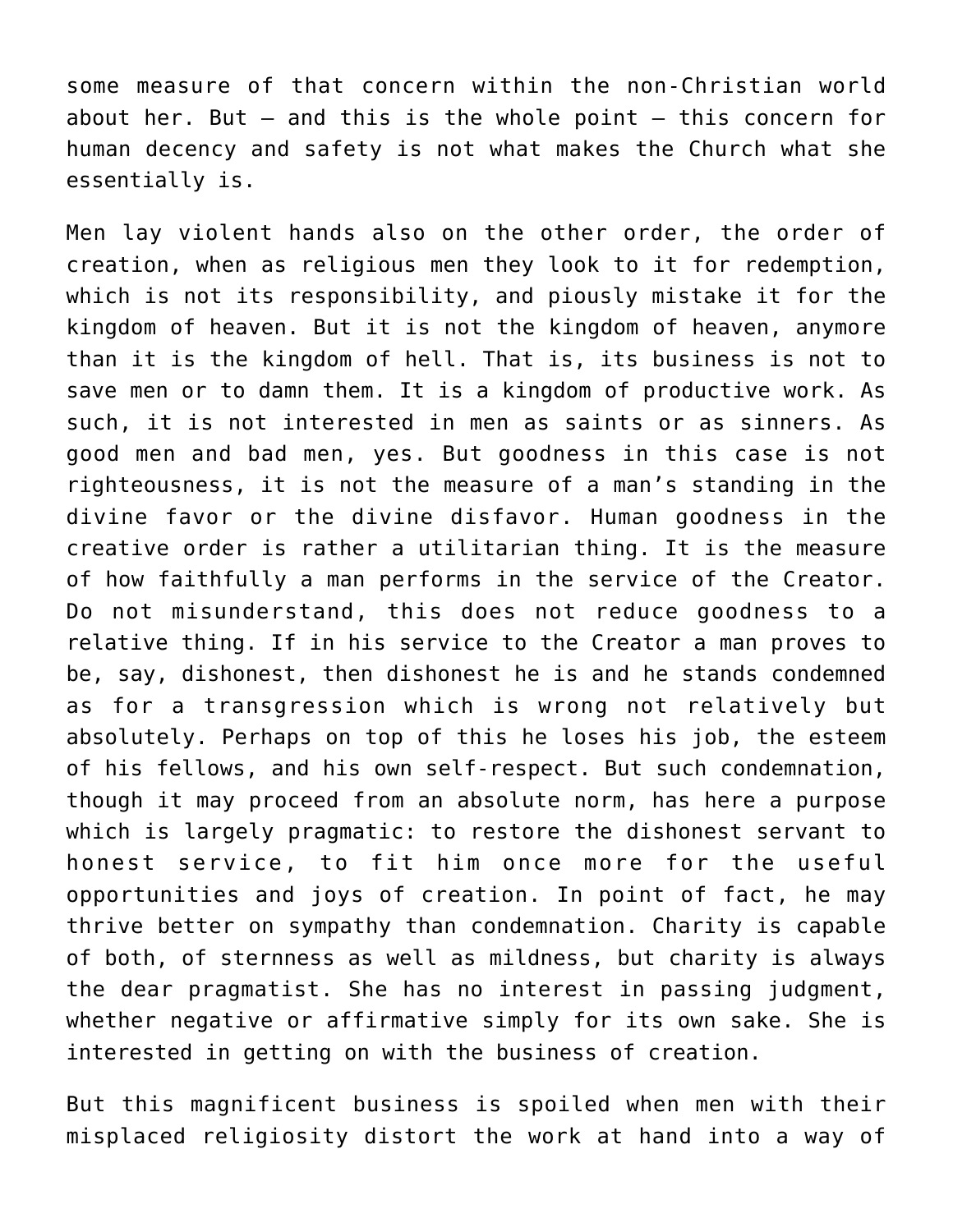salvation. People are anxious to justify their existence (as if they were even authorized, much less able, to do so.) So they ponder the creative and creditable things they do – keeping house, writing term-papers, indulging appropriate worries, praying for virtue, befriending their relatives, reading the editorial page – and wonder whether all these things might not help to establish their personal worth. Meanwhile their pondering and their wondering plays hob not only with their composure and their digestion but with the Creator's time-table and with His whole bounteous plan for them.

This can happen to everyone. It can happen to professors. It does happen to the professor for whom teaching is no longer the privilege of working with the Creator but is instead a grim life of self-sacrifice by which the Creator-turned-Judge is now to be appeased. For him teaching is the pious ordeal by which his life shall be made to count for something. "And gladly teach" means for him "and meritoriously teach." If as the Psalmist says the great God is moved to laughter by the kings and rulers of the earth who take counsel against Him, then what must His laughter be when He finds Himself competed with by this new self-savior, the lordly professor. See him, armed with his terrible red marking-pencil, separating the sheep from the goats with the kind of humorless and austere inflexibility that should properly be reserved only for the Last Judgment. See him bestride his platform as majestically as only he can who does daily battle with dragons like Darwin and Dante and Diesel and, oh yes, poor defenseless Decartes, or as he turns from his onslaught upon a quadratic equation or the third declension, still unbowed but bespattered with chalk dust, or as he leans back in the relaxed rumple of his tweeds while his students wait, pencils poised, for his next word and while he ponders – why the sophomore in the rear is whispering.

Or perhaps he is not the lordly professor at all, but the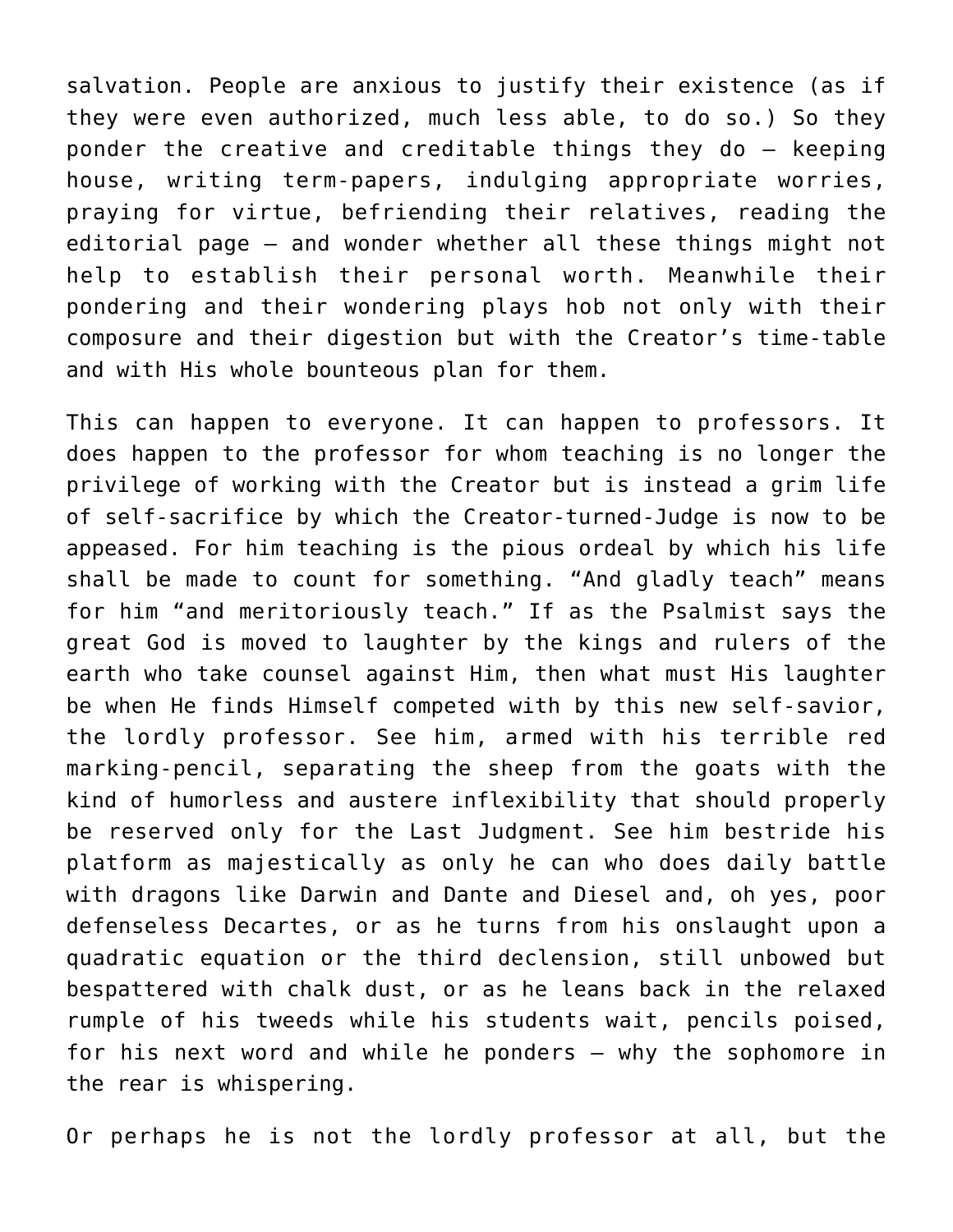professor of terrible meekness, anxious to save himself by professorial flagellation. In this academic vale of tears, with its lethargic students and its distracting extra-curriculars and its insufficient pay and its elusive truths and its daily unfinished business and his own limited abilities – oh, his own so limited abilities – he spends himself in holy martyrdom, never complaining about a thing except about the fact that his colleagues are forever complaining. About nothing is he so certain as about uncertainty, and it is his supreme act of selfabnegation to dwell, with his upset students, in The Problem Insoluble. What makes the good class or the good dean or the good lecture "good" is that it confers upon him the wan hope that, perhaps after all, he may yet amount to something- that is, if the lectures will just hold out a little longer and if the students will please not lose interest and if the dean remembers his name. How hard it is for him to utter that superbly creative utterance, "So what" – without uttering it cynically or irresponsibly or without wondering nervously just why he did utter it. Even life's sheer delights, like humor and music and good drink and the joy of winning and the pleasure of twitting his friends and enjoying his wife – even these seem to be for him soterological acts, projects he is under obligation to "be good at."

If this is the case with the professor – the professor, that is, who feels constrained to convert his profession into religious credit (and I chose the professor not because he is the favorite target but only because I happen to be familiar at first hand with his variety of sin) – then it is certainly also the case with all God's other human servants, from the mother to the paper-hanger to the comedian. No wonder they find the work of creation so taxing. No wonder the Creator, in His displeasure, threatens to put an end to the whole thing sooner or later – and promises to replace it with a new creation and new men.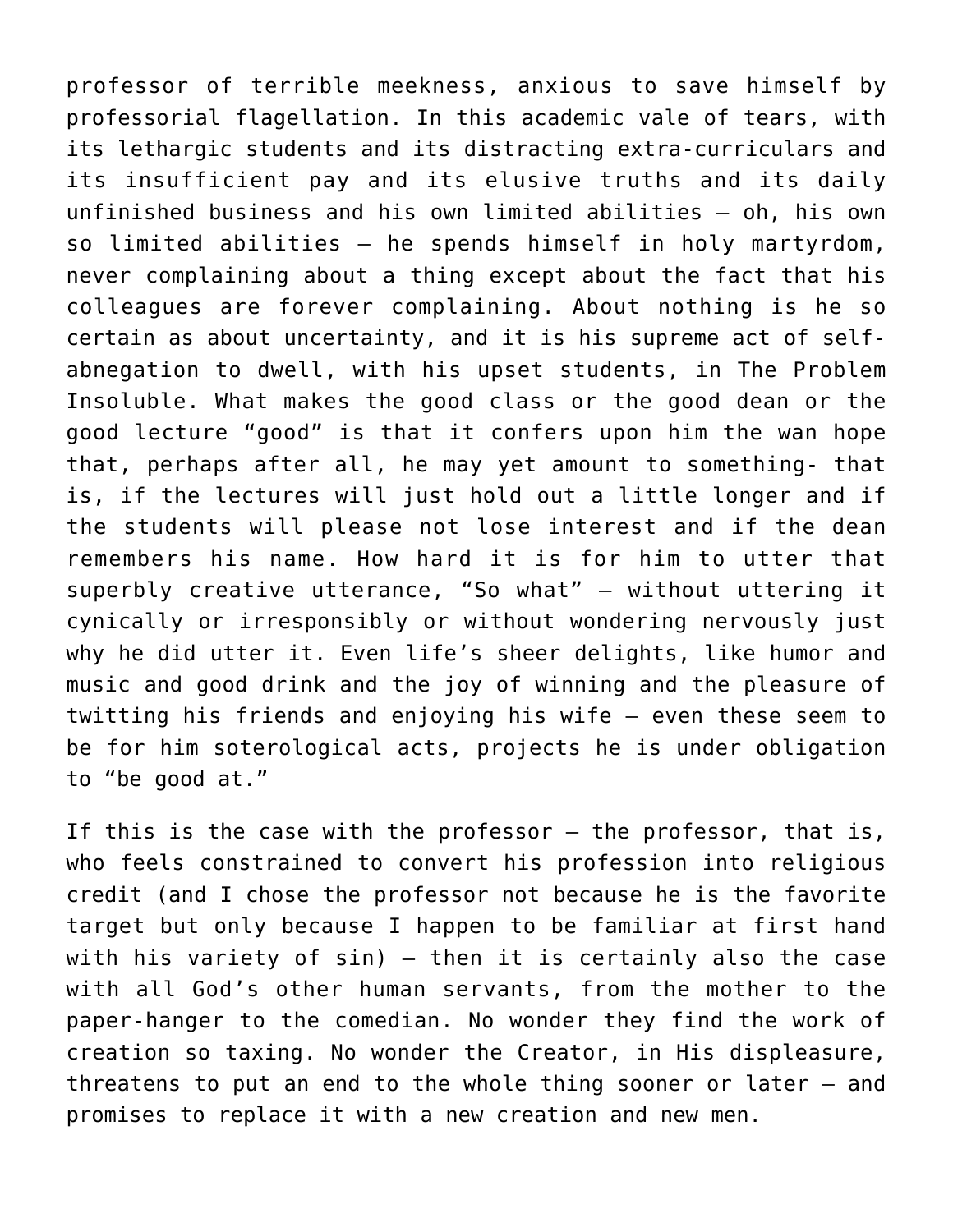## **THEREFORE**

No wonder, then, that it is important to distinguish the order of grace from the order of creation. This is not the place, or at least the time, to speak about the opposite and equally treacherous danger – the danger, namely, of widening the *distinction* between the two orders into a *separation*, thus destroying their mutual dependence – or about the bearing of all this upon the American "separation of church and state," or about the ambiguous position of the historical Church which, like the individual Christian, has to operate within both orders simultaneously. Our purpose, you recall, was simply to remind ourselves to keep distinct two unlike things, the kingdom of the right hand and the kingdom of the left.

## **II. THE MORALITY OF LAW**

Then there is the second reminder, to keep like things together. This is the forgotten truth that, within the natural order of human society, there is no hard and fast distinction between what is legal and what is moral. The law is but a means of applying and enforcing what is right. It is an extension of the ethical.

#### **MINIMAL VERSUS IDEAL**

Professor Edmond Cahn, in his recent excellent book, *The Moral Decision*, notes that one of the ways Americans commonly distinguish law and morals is to say "that the law enforces only those *minimum* standards of moral behavior that are indispensable for community existence, whereas morals deal with standards suitable to an *ideal* human being." (39) But, as Professor Cahn rightly protests, is the law really as "minimal" as all that and so unconcerned with the "ideal"? His own answer (and we heartily concur) is No. One wonders, for example, just how many members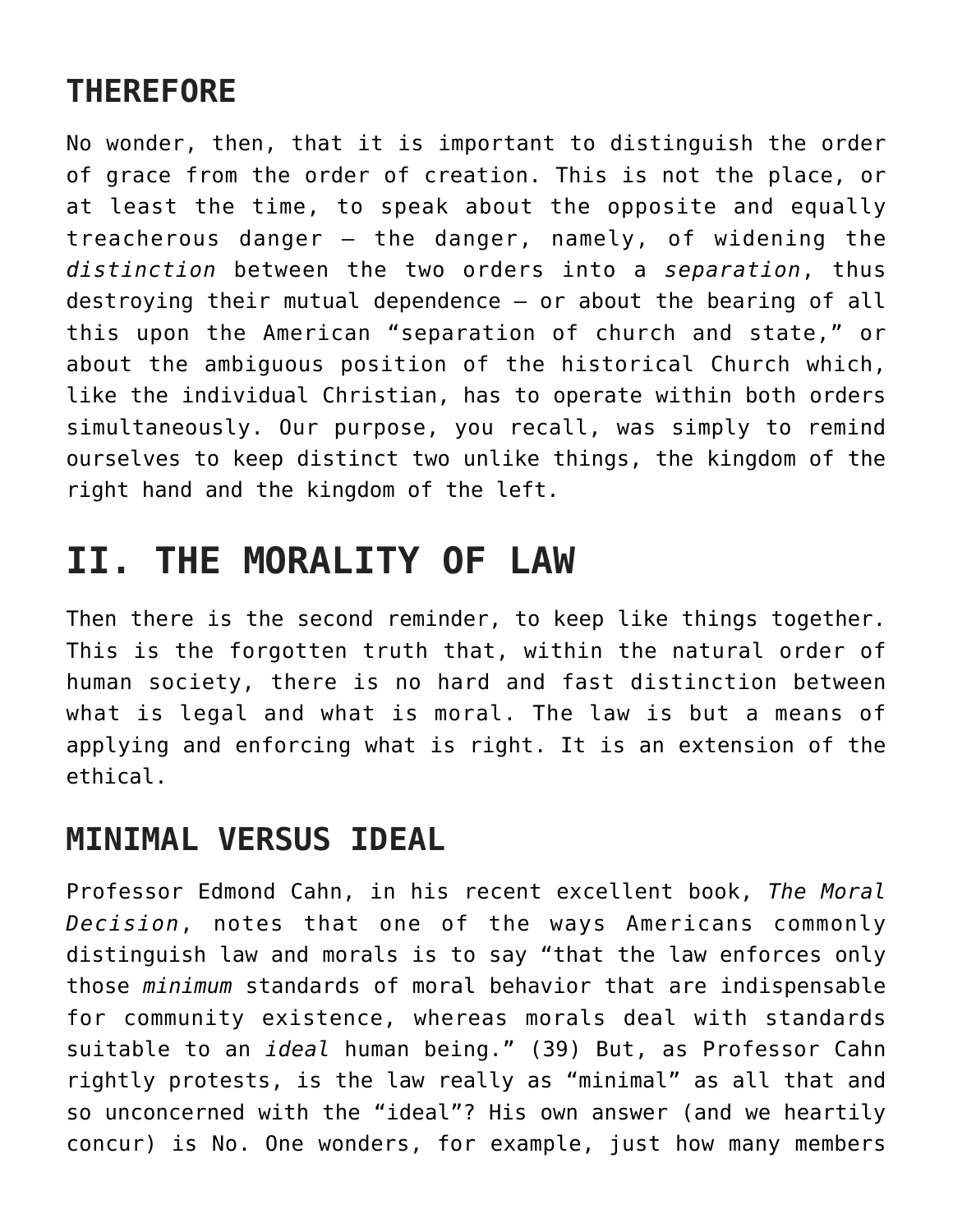of Alabama's White Citizens;' Council would concede that the Supreme Court's ruling on segregation represents "those minimum standards of moral behavior that are indispensable for community existence," and just how often, in their murmurings against it, they have referred to it as "idealistic." Surely they would agree, though none too agreeably, that the law is capable of embracing the ideal.

There is another reason for this conclusion. If a community's moral ideals should happen to hover above the reach of its laws in *a given generation*, there is still every chance that, with enough time and a broad enough consensus, those ideals will wind up *in the next generation* on the community's law books. Duties which at an earlier time were merely moral duties have a way of changing, through subsequent history, into duties which are legal as well as moral. Many of the things which you and I and our parents formerly construed as just unethical have by now become not only unethical but also illegal. There was day not so long ago when an employer could get by without giving assistance to the unemployed, and perhaps have only his conscience to answer to. Nowadays he would also have to reckon with a statute which requires him to pay mandatory contributions to unemployment insurance. His moral duty has become also his legal duty. Formerly a broker, in advising an investor, may have deceived the investor regarding the present condition of the market, and perhaps the only thing wrong with that at the time was that it was not decent. Today it might also not be very legal, and the broker may find himself in trouble with the Securities and Exchange Commission. Listen to the searching way in which that commission's chairman recently condemned this sort of deception. Quoted in last November twenty-ninth's *Chicago Daily News*, he said: "It has been the position of the Commission that if an uninformed investor could be reasonably deceived, the manner of the fraud is immaterial, whether it takes the form of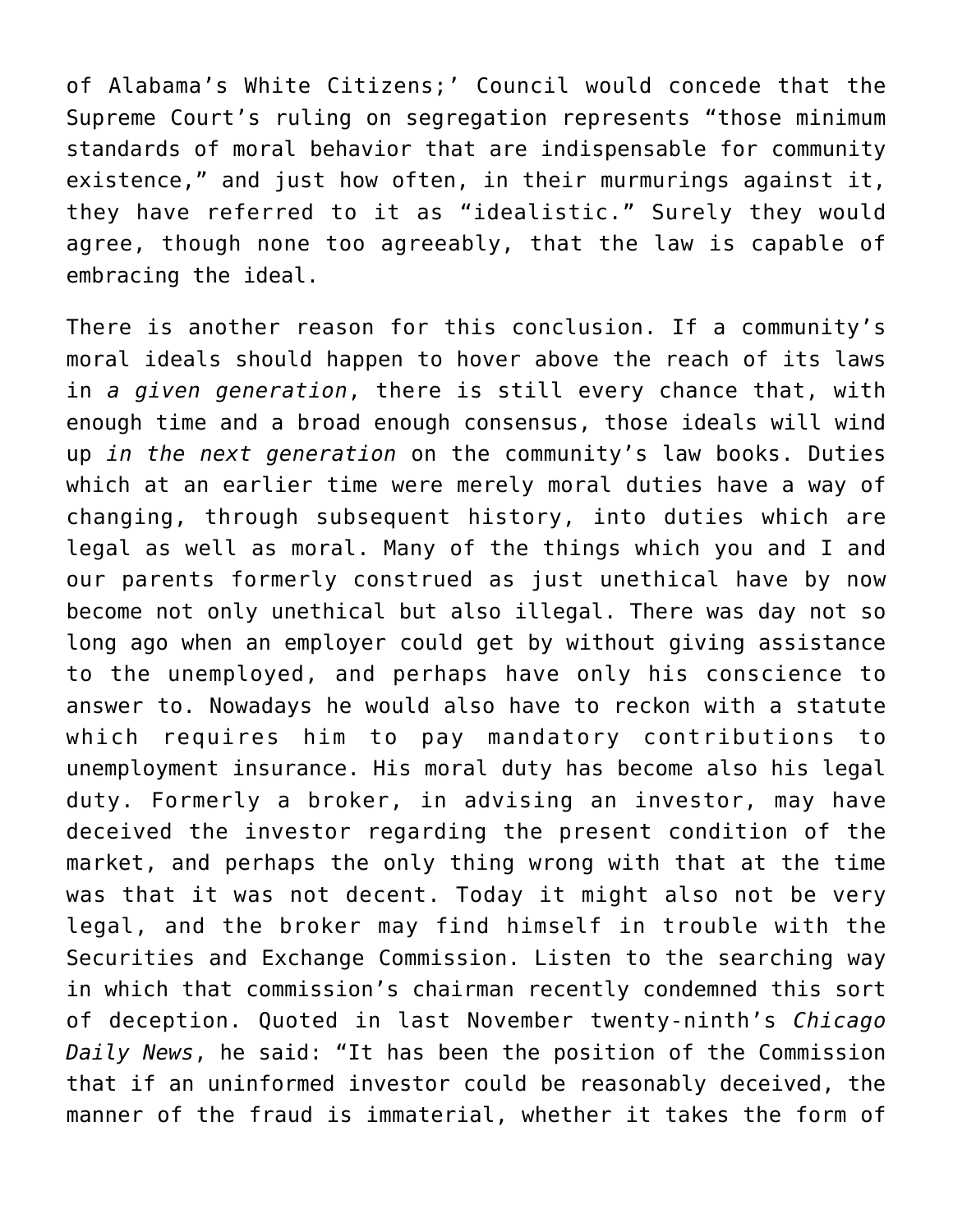a direct lie, or a half truth, or a question, or an innuendo; this has been sustained by the courts." As a moral judgment, not to say a legal judgment, this can hardly be said to be merely minimal.

To hermetically seal off ethics from law as though the one dealt with the most and the other with the least, is to forget that what was exclusively ethical yesterday may well become both ethical and legal tomorrow. Pessimists may try to explain this away by saying that the former moral duties have merely lost their old appeal and now in their weakness have to turn for help to the strong arm of the law. Is it not just as likely that what has taken place here is a rise in the moral level of the law itself?

#### **EXTERNAL VERSES INTERNAL**

Another popular distinction between law and morality is the one which says  $-$  and you have heard it before  $-$  that the law deals only with men's *external* behavior whereas morality is concerned with their *internal* motives and intentions. This distinction, too, is much too neat. In a court of law, as I understand it, it is frequently necessary, in order to establish guilt, to ascertain a person's subjective mental status. In a case of homicide, for example, does it not make considerable difference, not only morally but legally, whether the killing had been malicious and whether it had been premeditatedly malicious? Similarly, in questions of contracts, of dispositions in a last will, of tax evasion, it is often essential to the court's ruling to know just what the testator had in mind, or whether there was actual intent to defraud, or whether the evasion was "willful." These are largely questions of moral intention. The point is, they are also legal considerations.

Furthermore, quite apart from the law's passing *judgment* on a